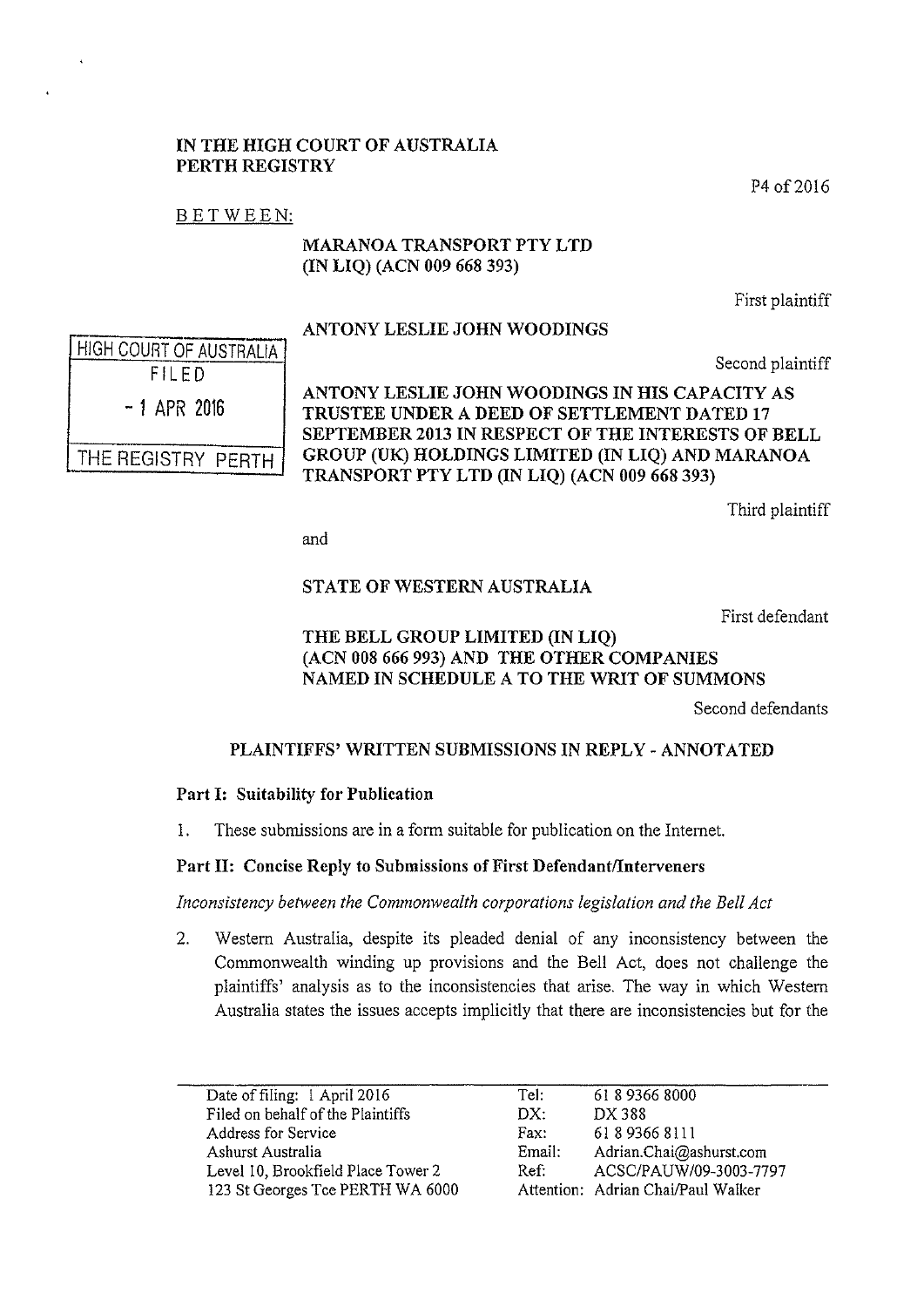purported operation of ss *SF* & *SG* of the Corporations Act. 1 Its contention is that ss *SF*  & *SG* operate to avoid the inconsistencies.

- 3. None of the other States deny inconsistency but for the operation of ss SF & SG. Queensland accepts that there is a direct inconsistency.<sup>2</sup>
- 4. As such, apart from the additional argument as to Maranoa Transport<sup>3</sup> (addressed at [98] to [103] and [131] to [135] of the plaintiffs' submissions and [29] to [40] below), the question of inconsistency turns on the proper construction of ss *SF* and *SG.*

### *Section 5F(2) and 5G(Jl) of the Corporations Act*

- S. Arguments have been advanced that ss SF and 5G must be given an operation which is as extensive as the law making power of the particular State invoking the provision. Amongst other reasons, this is said to be the case because the States had the ability to "opt out" of the preceding Corporations Law. These arguments should not be accepted for the following reasons.
- 6. First, the fact that the Corporations Act is a Commonwealth law fundamentally alters the extent to which an ability for a State to opt out may be reserved. Under the former co-operative law making scheme whereby the Corporations Law took effect as the law of each State, there could be an opt out arrangement which led to different laws in each State to be resolved on conflict of law principles.
- 7. However, once the law as to companies became a Commonwealth law, if a State was to opt out then- unless the Commonwealth law was expressed to cease to apply in its entirety as to the subject matter of the State law made under the opt out provision- the Commonwealth law would continue to have effect throughout Australia (that is, in the field outside the law-making power of the State). Therefore, under any opt out regime there was the potential for conflict between the continuing Commonwealth law and any State law. Any such direct inconsistency would give rise to constitutional invalidity. As a result, the opt out provisions that had existed under the Corporations Law could not continue in respect of the Corporations Act.
- 8. Secondly, the Corporations Act changed the character of the status of corporations in Australia by providing for companies to be incorporated throughout Australia rather than in a particular State or Territory. A State could not opt out in a manner that permitted it to treat companies as if they were incorporated in the particular State and therefore amenable to the laws of the State by reason of their status as companies incorporated in a particular State. Where a State law provided for incorporation then a State law could affect matters associated with the status of the company. But where, as in this case, the incorporation took effect under the Corporations Act, a State did not have plenary power based upon the place of incorporation of the company. It could not

<sup>&</sup>lt;sup>1</sup> WA submissions [5] & [6].

<sup>2</sup> Queensland submissions [29]-[33].

<sup>&</sup>lt;sup>3</sup> Maranoa Transport not being declared to be an "excluded matter" by s 51(1) of the Bell Act.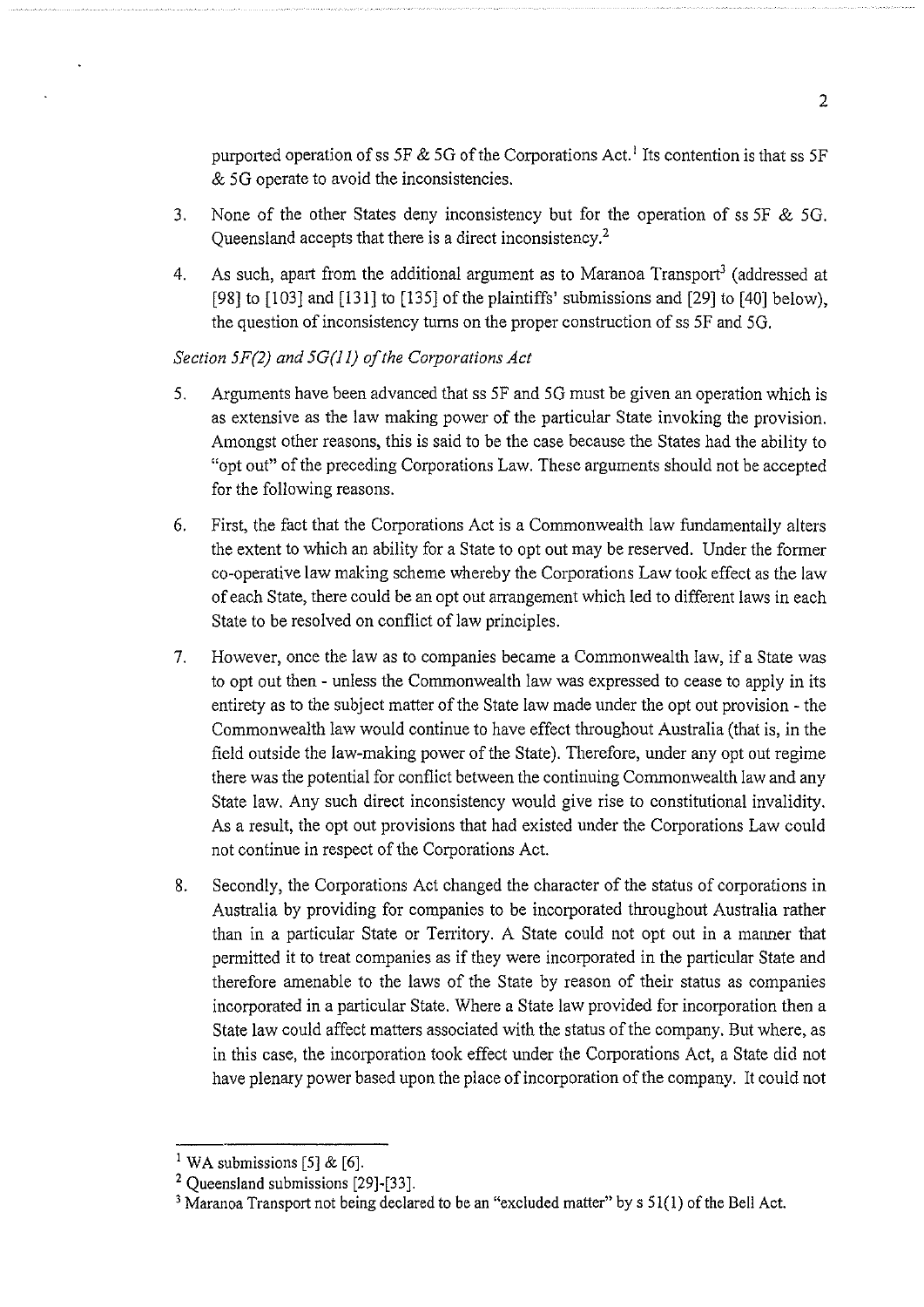make a law ending the incorporation of a company throughout Australia (or confining its incorporation to the State); as to this see also s 119A(3) and (4).

- 9. Thirdly, under the various *Corporations ([State})* Acts 1990 and the *Corporations Law*  there were no direct analogues of today's ss 5F & 5G. See ss 5 & 6 of the *Corporations ([State])* Acts 1990, which are in quite different terms. Rather than reflecting the legislative history of the superseded national scheme, ss 5F and 5G are the result of a new nationally applicable law regulating corporations.
- 10. Fourthly, the language of ss 5F and 5G is inapt to reserve a plenary power for the States to opt out to the full extent of their law making power. Indeed, the argument renders otiose the terms ofs 5F(2). If the intention was that each State could opt out to the full extent of its law making power then there would hardly be the need to say that the effect of the State law was that the Corporations Act did not apply to the full extent of the State law (which is, in effect, the construction being contended for by a number of the States). The detailed provisions in ss 5F and 5G manifest an intention to provide specifically for the limited extent to which a State law may apply given the character of the Corporations Act as a national law in respect of corporations incorporated throughout Australia.
- 11. Fifthly, to construe the phrase "applies in the State" as simply allowing for an opt out law that applies to activities within the geographical limits of a State fails to engage with the practical difficulties that would arise from such a construction. Where, as here, the law that is declared is one which applies to an activity (the winding up of companies incorporated throughout Australia) that takes place indivisibly throughout Australia, there will be necessary ongoing inconsistency between the Commonwealth law that continues to apply outside the State that is opting out and the declared law.
- 12. Perhaps this is why Western Australia, amongst others, submits that s 5F permits a State by declaring its own law to be an excluded matter to bring to an end all operation of the Commonwealth law anywhere in Australia as to that subject matter. However, this would confer, in effect, a power on one State to bring to an end any aspect of the Corporations Act throughout Australia. The confining language used in ss 5F and 5G could not support such a construction. It would result in the words "applies in the State" being construed as having the effect that the law would apply in the State *and the C01poration Act as to the same subject matter would cease to apply elsewhere in Australia.*
- 13. Further, the practical difficulties with such a construction are self-evident and are exposed in the Commonwealth's submissions.<sup>4</sup> It is no answer to say that by Commonwealth regulations under s 5F(3) or legislation in the non-enacting States or Territories the position may be restored. Could another State then enact a law with similar national consequences? Could two states enact different laws as to the same

<sup>4</sup> Commonwealth's submissions [11]. See also NSW submissions [23]-[26], Queensland submissions [61]-[62] and Tasmania submissions [35].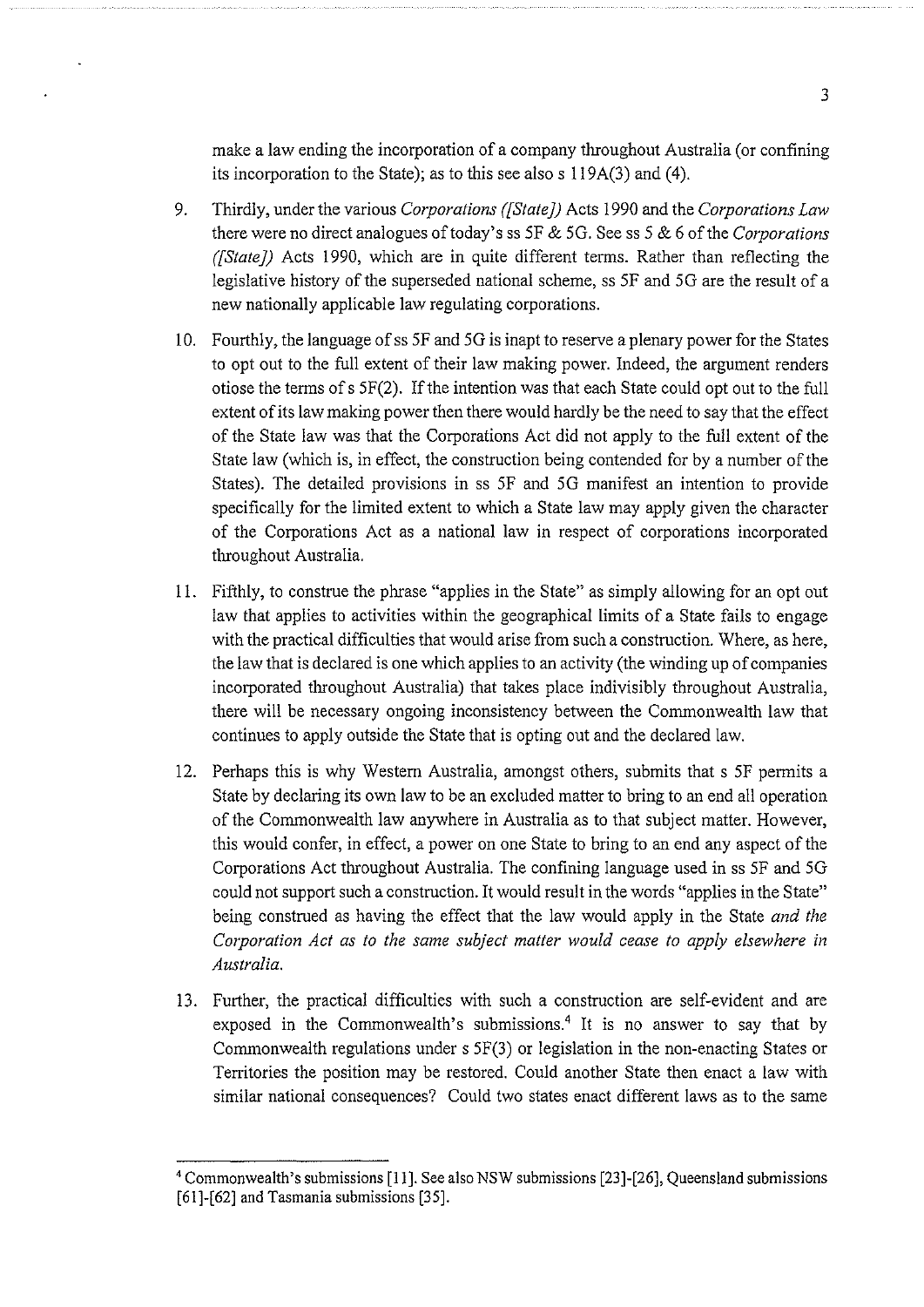subject matter with different national consequences? It should not be supposed that s *SF* requires some such legislative ping-pong.

- 14. In any event, the construction is not open on the text of s  $5F(2)$  or s  $5G(11)$  read in its immediate statutory context. Section SF(2) uses the word "in" to describe the required connection which must exist between the disapplication of the Corporations Act in relation to a particular matter and the State or Territory purporting to make the declaration bringing about the disapplication. So too, in s 5G(11), the word "in" is a word of connection.
- 15. Sixthly, the potential for referring States to invoke s 5G of the Corporations Act (other than  $s$  5G(11)) to roll back the operation of the Corporations Act both within and outside the State's geographic area  $-$  in particular instances as prescribed  $-$  supports the narrower construction of ss  $5F(2)$  and  $5G(11)$ .
- 16. The plaintiffs maintain their primary argument to the effect that s *SF* is confined in its application to laws which, by their nature, allow for the relevant Commonwealth law to continue to apply outside the State. This cannot be done in the case of the laws concerning the winding-up of a company incorporated throughout Australia. The winding-up is a judicial process, conducted and supervised by courts throughout the Commonwealth,<sup>5</sup> with the various incidents set out in the provisions of Chapter 5 of the Corporations Act. The winding up proceedings are in federal jurisdiction, and such jurisdiction is exercised in Australia and not in any State or Territory.<sup>6</sup> The provisions of the Corporations Act as to the compulsory windings up of the W A Bell Companies thus cannot be said to apply "in" Western Australia, or any particular State or Territory, so as to enable disapplication of the federal winding up proceedings by a law of the State under s  $5F(2)$  or s  $5G(11)$ .
- 17. In that regard it is noteworthy that neither Western Australia nor any of the intervening States address the plaintiffs' submissions based on the WA Bell Companies being incorporated, and being wound up, throughout the Commonwealth  $-$  establishing the indivisible existence of the companies and the indivisible conduct of their winding up.7
- 18. Section *SF* should not be construed in a manner that gives rise to ongoing inconsistency between the opt out law (which "applies in the State" by reason of the space created by the operations of s SF(2)) and the continuing Commonwealth law which applies in all other places. It is a provision that is manifestly intended to avoid inconsistency. It does not apply to laws of a State which, by reason of their character or subject matter, will give rise to ongoing inconsistency with the Corporations Act as it continues to apply elsewhere in Australia.

<sup>&#</sup>x27;Plaintiffs' submissions [69].

*<sup>6</sup> Commonwealth v Mewett* [1997] HCA 29; (1997) 191 CLR 471, 524-525; *John Pfei.ffer Pty Ltd v Rogerson* [2000] HCA 36; (2000) 203 CLR 503, 530 [52]-[53] & 540 [88].

<sup>&</sup>lt;sup>7</sup> See plaintiffs' submissions  $[67]$ - $[70]$  and  $[77]$ - $[83]$ .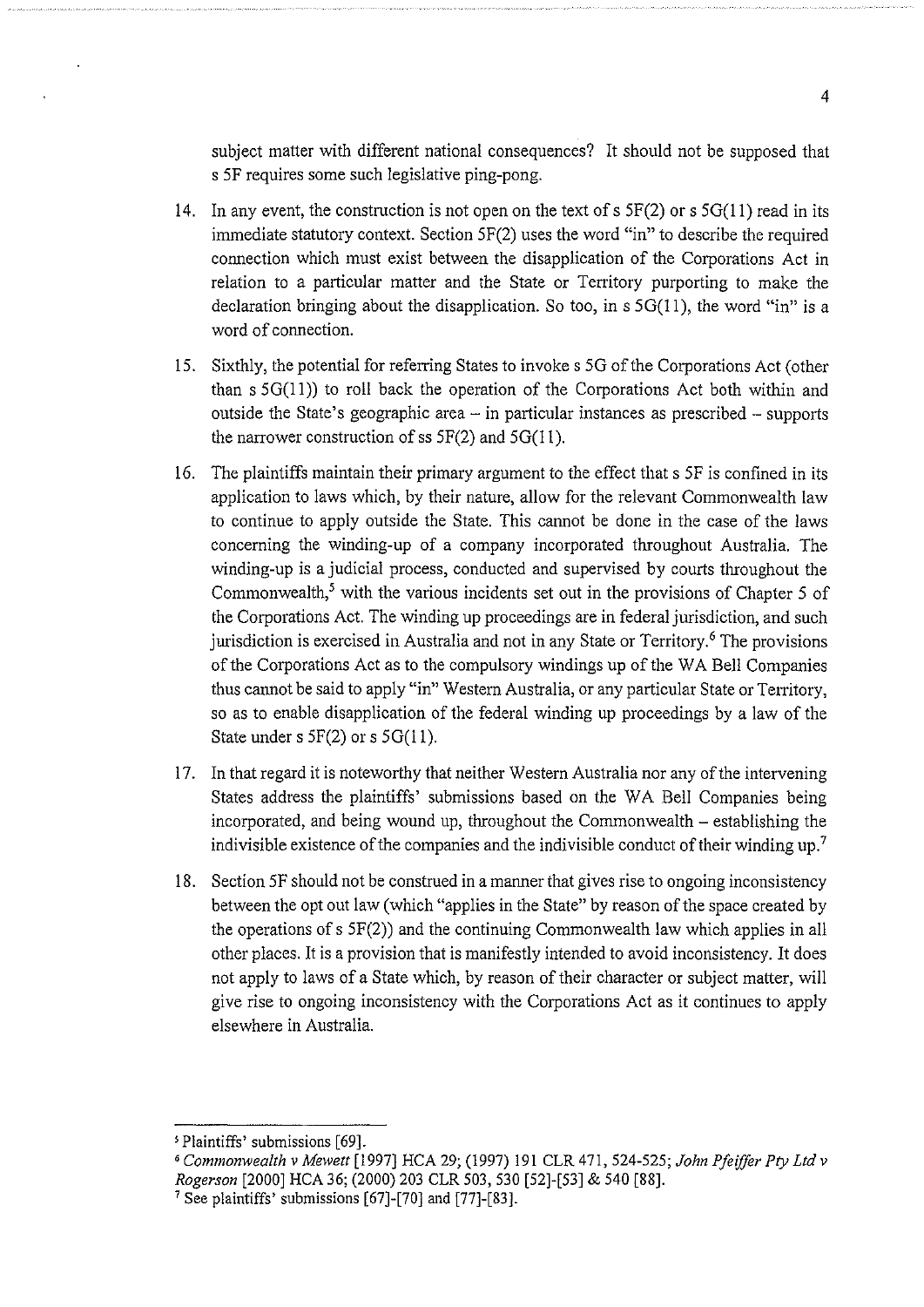- 19. Finally, as to ss 5F(2) and 5G(ll), it is convenient here to deal with Western Australia's contention that some of the Westpac term deposits were located in Western Australia rather than New South Wales.<sup>8</sup>
- 20. The relevant question is not that suggested by Western Australia, namely, where the debt would be paid in the ordinary course of business.<sup>9</sup> Rather, it is the earlier rule stated in the authority on which Western Australia relies: "[i]f a debtor has two or more places of residence and the creditor stipulates for payment at one of those places, the debt will be situated there."<sup>10</sup> In the case of a bank, such as Westpac, there is an implied stipulation that the obligation to repay is performable primarily at the branch where the account is kept. $^{11}$
- 21. The Westpac term deposits, other than those for TBGL and BGF, but including those held on tmst were held in New South Wales. 12 The *situs* of each was New South Wales.
- 22. The relevance of this, for ss  $5F(2)$  and  $5G(11)$ , is that even if the intermediate construction of "in" the State is adopted there is an inconsistency between the Commonwealth winding up provisions (e.g. ss  $468(1)$ ,  $474(1)$  and  $478(1)$ ) and s 22 of the Bell Act to the extent that the Bell Act purports to transfer to and vest in the Authority the property of the WA Bell Companies as located in New South Wales.

### *Section 5G of the Corporations Act*

- 23. Only Western Australia disputes the plaintiffs' construction of s 5G(4). Victoria implicitly accepts the plaintiffs' construction of s 5G(4) insofar as it agrees with the construction advanced by the BGNV plaintiffs in S248 of 2015.<sup>13</sup> As to s 5G(4) the plaintiffs continue to rely on their principal submissions. <sup>14</sup>
- 24. Western Australia now relies on s  $5G(5)$  in limited respects.<sup>15</sup> Where s  $5G(5)$  applies a provision of the Corporations Act does not "prevent" a person from "exercising control or direction ... over [a] company or body". At best that may disapply a specific provision of the Corporations Act enjoining the sort of behaviour described in  $s$  5G(5) - for example s  $471A(1)$  - and enable provisions like ss 27 & 28 of the Bell Act to operate in the resulting vacuum. But it does not resolve inconsistencies that are not attributable to the Corporations Act "preventing" the exercise of control or direction over the body by the person. This is similar to s 5G(4) which, likewise, cannot displace Corporations Act provisions which are not attributable to the Corporations Act "prohibiting" or "imposing a liability for" the doing of an act. Accordingly, ss 474, 477 and 478 of the Corporations Act are not rolled-back and ss 27 to 29 of the Bell Act

<sup>8</sup> WA submissions [126], [132] & [134].

<sup>&</sup>lt;sup>9</sup> WA submissions [126].

<sup>&</sup>lt;sup>10</sup> Assetinsure Pty Ltd v New Cap Reinsurance Corporation Ltd (In Liq) [2006] HCA 13; (2006) 225 CLR 331, 352 [58].

<sup>&</sup>lt;sup>11</sup> Societe Eram Shipping Co Ltd v Cie Internationale de Navigation [2003] UKHL 30; [2004] 1 AC 260, 287-288 [72]-[73].

<sup>12</sup> ASC [35.3] **(SCB** 112).

<sup>&</sup>lt;sup>13</sup> Victoria submissions [30].

<sup>&</sup>lt;sup>14</sup> Plaintiffs' submissions [87]-[88].

 $15$  WA submissions [113]-[114].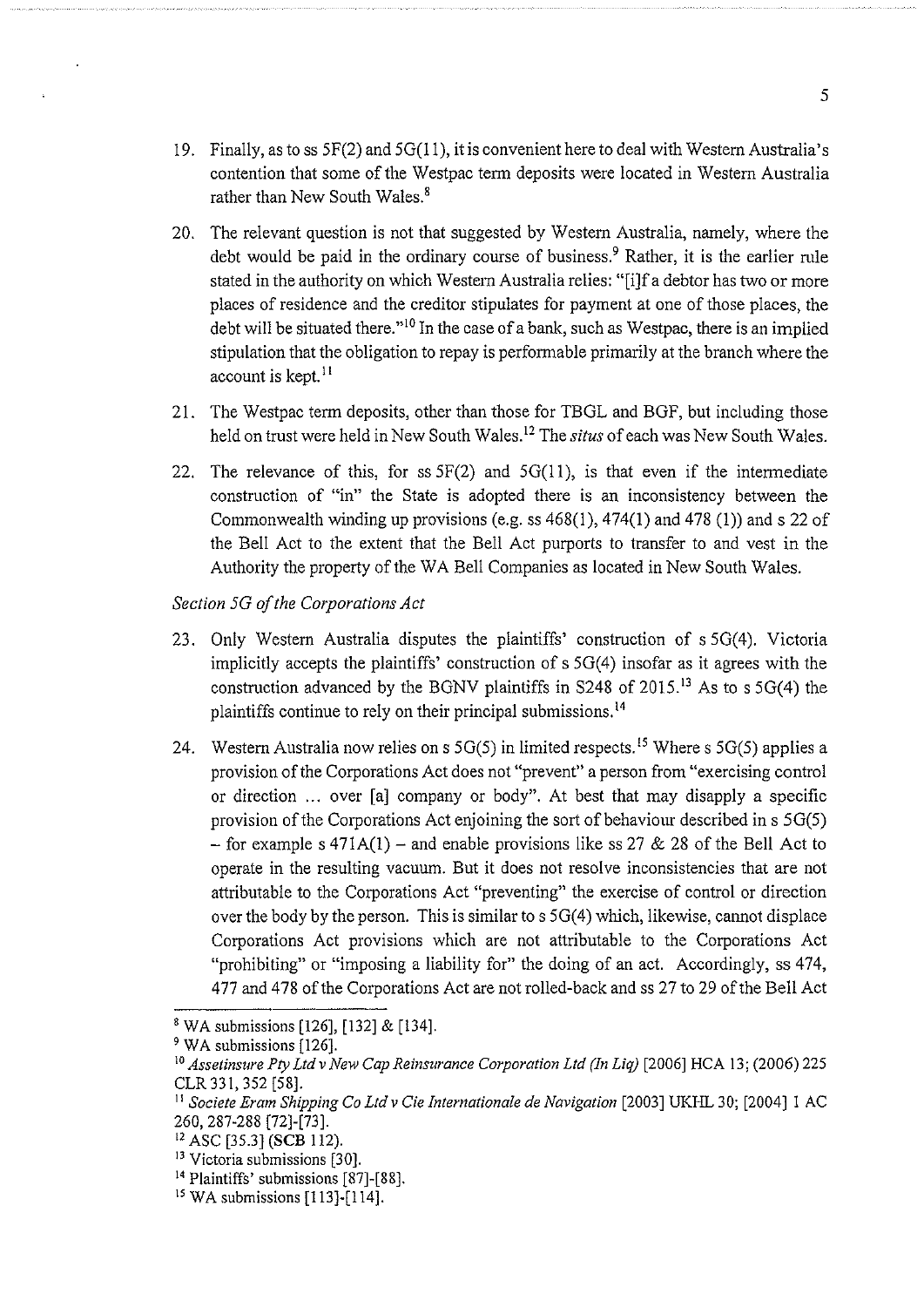continue to be invalid due to s I 09 inconsistency insofar as tbe latter provisions alter, impair or detract from the powers, functions and duties under ss 474, 477 and 478.

- 25. As to s 5G(8), Western Australia, New South Wales and Queensland argue that the provision permits a State law to substitute for a winding up of a company under Chapter 5 of the Corporations Act any other form of external administration.<sup>16</sup> That construction is not open on the text of s 5G(8). The proper construction, as Victoria accepts,  $^{17}$  is set out the principal submissions of the BGNV plaintiffs in S248 of  $2015^{18}$  – the plaintiffs advancing a like construction in these proceedings.<sup>19</sup>
- 26. Accordingly, the question of whether the regime under the Bell Act constitutes an "external administration" for the purposes of s 5G(8) is an irrelevancy.
- 27. Western Australia, New South Wales and Queensland are the only States that contend that the Bell Act actually provides for the winding up of the WA Bell Companies.<sup>20</sup> It does not for the reasons advanced in the plaintiffs' submissions<sup>21</sup> and the submissions of the BGNV plaintiffs in S248 of  $2015$ <sup>22</sup>
- 28. Western Australia's suggestion that "from tbe first" voluntary winding up did not involve court supervision<sup>23</sup> misdirects. Voluntary winding up was first introduced in  $1856<sup>24</sup>$  The following year a procedure for enabling voluntary winding up to be continued subject to the supervision of the court was introduced.<sup>25</sup> The predecessor to today's s 511 of the Corporations Act, which allows application to exercise all or any of the powers the court might exercise if the company were being wound up by the court, was entrenched by  $1862^{26}$  but can be traced to  $1858<sup>27</sup>$  The position is, as Warren CJ observed in the context of a voluntary winding up, all windings up are supervised by the court to the necessary extent.<sup>28</sup> And that has been the case for some 150 years.

#### *The operation of the Bell Act in relation to Maranoa Transport*

29. Western Australia does not make any submission that, divorced from the Bell Act's invocation of ss 5F & 5G of the Corporations Act, s 22 of the Bell Act is consistent with ss  $468(1)$ ,  $474(1)(a)$  and  $478(1)(a)$  as they apply to Maranoa Transport.<sup>29</sup> Instead

<sup>&</sup>lt;sup>16</sup> WA submissions [103]; NSW submissions [5(b)(ii)], [10(b)] & [30]; Queensland submissions [71].<br><sup>17</sup> Victoria submissions [30].

<sup>&</sup>lt;sup>18</sup> BGNV plaintiffs in S248 of 2015 submissions [108]-[110].

<sup>&</sup>lt;sup>19</sup> Plaintiffs' submissions [90]-[92].

<sup>&</sup>lt;sup>20</sup>WA submissions [104]-[109]; NSW submissions [5(b)(ii)], [10(b)] & [31]-[37]; Queensland submissions [73]-[83].

<sup>21</sup> Plaintiffs' submissions (59]-[66] & [94]-[97].

 $^{22}$  BGNV plaintiffs in S248 of 2015 submissions [111]-[123].

<sup>&</sup>lt;sup>23</sup> WA submissions [107].

<sup>&</sup>lt;sup>24</sup> Joint Stock Companies Act 1856 (UK) (19 & 20 Vict, c 47), s 102. See *McPherson's Law of* Company Liquidation (Thomson: Lawbook Co) [1.350].

<sup>&</sup>lt;sup>25</sup> Joint Stock Companies Act 1857 (UK) (20 & 21 Vict c 14), s 19. See *McPherson's Law of Company Liquidation* (Thomson: Lawbook Co) (1.360].

<sup>26</sup>*Companies Act* 1862 (UK) (25 & 26 Vict, c 89), s 138.

<sup>27</sup>*Handbergv MIG Property Services Pty Ltd* [2010] VSC 336; (2010) 79 ACSR 373 [13].

<sup>28</sup>*Handberg v MIG Property Services Pty Ltd* (2010] VSC 336; (2010) 79 ACSR 373 [16].

<sup>29</sup> C.f. Defence, para 60.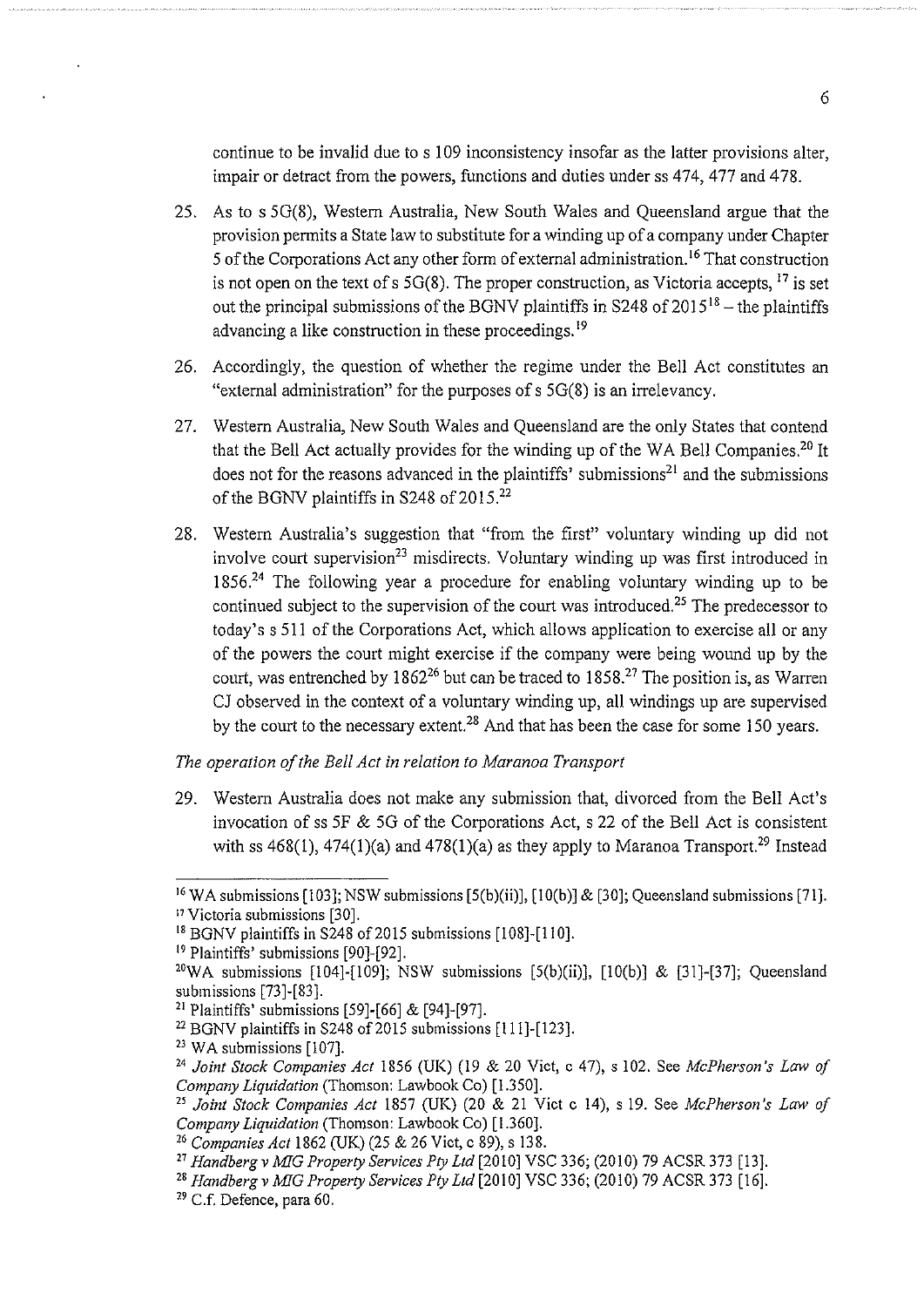it is suggested that ss *SF* and 50 overcome the inconsistency even though Maranoa Transport is not a WA Bell Company.<sup>30</sup>

- 30. It is said by Westem Australia, as to s 5F(2), that the Bell Act's s 51 declaration has the effect of rendering inapplicable any provisions of the Corporations legislation that "relate to" WA Bell Companies;<sup>31</sup> and in this respect Maranoa Transport's interest is part of the excluded matter.
- 31. The text of s 5F(2) does not disapply the provisions of the Corporations legislation that "relate to" the WA Bell Companies; what is disapplied are the provisions of the Corporations legislation in the enacting State "in relation to" the matter, i.e. the W A Bell Companies.
- 32. The disapplication of the Corporations legislation in Western Australia in relation to the WA Bell Companies does not disapply the Corporations legislation in relation to Maranoa Transport.
- 33. Westem Australia's argument mistakes what laws are applying and how. The application of a provision of the Corporations Act, which is what can be disapplied under s 5F(2), calls into question the legal consequences the provision produces. Sections  $468(1)$ ,  $474(1)(a)$  and  $478(1)(a)$ , as they apply to Maranoa Transport's winding up, are not purporting to produce any legal consequences in relation to the W A Bell Companies or their property.
- 34. For example, in the context of Maranoa Transport and the transfer and vesting effected by s 22 of the Bell Act, the only legal effect s 468 is purporting to produce concerns Maranoa Transport (by preserving Maranoa Transport's property in the trust assets against any void disposition) and the Authority (by voiding the attempted disposition of Maranoa Transport's property in its favour). Section 468 is not here purporting to have any legal effect "in relation to" the WA Bell Companies. The point may be illustrated by a simple example. Had s 22 of the Bell Act been drafted so as only to attract the WA Bell Companies' beneficial interest in the trust, and not any interest of Maranoa, s 468(1) would not apply.
- 35. The plaintiffs contend that ss  $468$ ,  $474(1)(a)$  and  $478(1)(a)$  of the Corporations Act, as they apply in Maranoa Transport's winding up, interact with the terms of s 22 of the Bell Act and lead to the invalidity of that provision and the Act as a whole. In this manner, a consequence is produced "in relation to" the WA Bell Companies and their property (because, for example, none of their property is transferred to the Authority under s 22). But this legal consequence is produced by s 109 of the *Constitution,* not by ss 468, 474(1)(a) and 478(1)(a).<sup>32</sup> Only a legal consequence produced by the Corporations Act itself can be disapplied under ss 5F and 50. Those provisions do not -and cannot- permit disapplication of the *Constitution.*

<sup>30</sup> WA submissions [115]-[121].

<sup>&</sup>lt;sup>31</sup> WA submissions [116].

<sup>32</sup> *University ofWollongong v Metwally* [1984] HCA 74; (1984) 158 CLR 447, 455, 460, 473.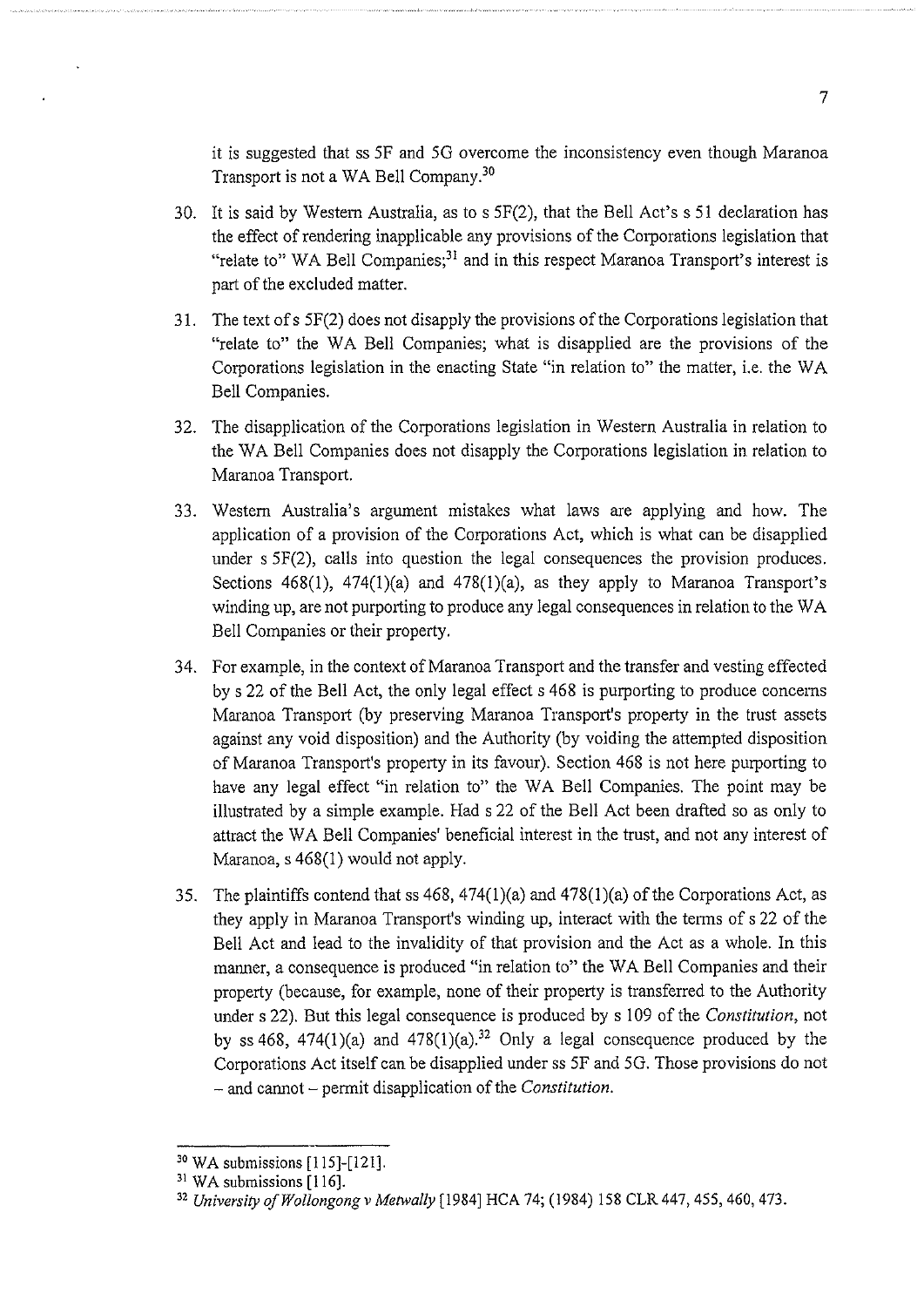- 36. Western Australia's s 50 answer to the Maranoa Transport inconsistency is much the same as its reliance on s  $5F(2)$ .<sup>33</sup> So too the plaintiffs' response to the s 5G "answer" echoes what is said in response to s 5F(2). Insofar as ss  $468(1)$ ,  $474(1)(a)$  and  $478(1)(a)$ of the Corporations Act apply to Maranoa Transport they do not have application, as a law of the Commonwealth, in relation to a WA Bell Company. Section 52 of the Bell Act does not have effect: Bell Act, s 52(1). (The definition of "excluded Corporations legislative provision" ins 50 of the Bell Act fortifies this conclusion.)
- 3 7. Even if, contrary to the preceding para, s 52 of the Bell Act could through invocation of s 50 disapply Corporations Act provisions in relation to Maranoa Transport ss 5G(4), (5) and (11) do not go far enough.<sup>34</sup> Here the plaintiffs rely on what has been said elsewhere.<sup>35</sup>
- 38. As a final resort Western Australia argues that s 22(10) of the Bell Act can be read down to avoid the inconsistency that arises. The "reading down" would add an exception to  $s$  22(10) to preserve an equitable interest on the part of Maranoa Transport, but with the Authority as trustee in substitution of Mr Woodings.<sup>36</sup>
- 39. The suggested reading down is no answer. It assumes that Maranoa Transport has a fixed interest rather than a proportionate interest in the whole of the trust assets.<sup>37</sup> That is incorrect for the reasons given in the plaintiff' submissions.<sup>38</sup> So the suggested gloss on s 22(10) will not remove the inconsistency.
- 40. In addition what is proposed by way of reading down is essentially legislative, rather than judicial, $39$  and would effect a radical change in operation of other Bell Act provisions.40 Specifically:
	- (1) The operation of s 22(1) will be altered. Only the legal interest will transfer and vest. There will be no extinguishment of Maranoa Transport's equitable interest. But that is inconsistent with the intended operation of s 25(4) of the Bell Act, as Western Australia accepts elsewhere in its submissions.<sup>41</sup> See also the plaintiffs' principal submissions at [134].
	- (2) Section 16(3) of the Bell Act, which requires the Authority to credit to the "Fund" established under  $s 16(1)$  all money transferred to it under  $s 22$  of the Bell Act, would not permit the holding by the Authority of a separate amount

 $33$  WA submissions [118].

<sup>&</sup>lt;sup>34</sup> In this respect Western Australia is correct not to rely on s 5G(8). It cannot be said that the winding up of Maranoa Transport is being carried out in accordance with the Bell Act.

<sup>&</sup>lt;sup>35</sup> Plaintiffs' submissions at [87]-[88] (as to s 5G(4) and [72]-[83] & [86] (as to s 5G(11). Plaintiffs' submissions in reply at  $[24]$  (as to s 5G(5).)

<sup>36</sup> WA submissions [145]-[148].

<sup>37</sup> See WA submissions [141].

<sup>38</sup> Plaintiffs' submissions [44]-[46].

<sup>39</sup> C.f. *R* v *Burgess; Ex parte Henry* [1936] HCA 52; (1936) 55 CLR 608, 676; *Bank of NSW* v *Commonwealth (Bank Nationalisation Case)* [1948] HCA 7; (1948) 76 CLR 1, 252.

<sup>4</sup>° C.f. *BankofNSWv Commonwealth (Bank Nationalisation Case)* [!948] HCA 7; (1948) 76 CLR 1, 371; *Re Dingjan; Ex parte Wagner* [1995] HCA 16; (1995) 183 CLR 323, 348.

<sup>&</sup>lt;sup>41</sup> WA submissions [117].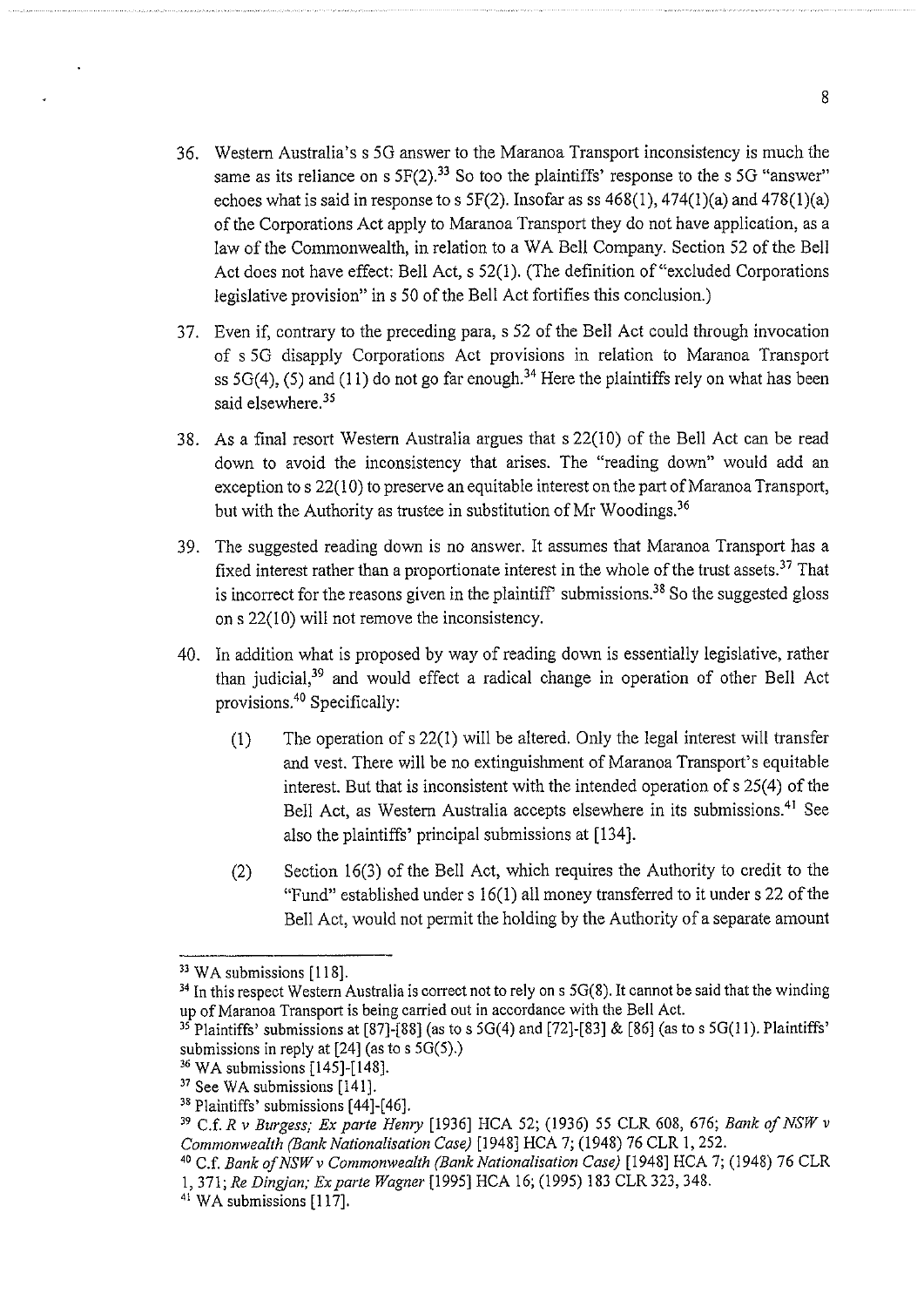on trust for Maranoa Transport. Holding of money for Maranoa Transport is no part of the Authority's functions as specified ins 9 of the Bell Act.

#### *Inconsistency between the Bell Act and the relevant Taxation Legislation*

- 41. The Commonwealth intervenes and adopts and proposes to present the proposed submissions of the Commissioner of Taxation.<sup>42</sup> The Commonwealth undoubtedly has standing to raise the various issues of claimed invalidity due to inconsistency between the Bell Act and the Commonwealth taxation legislation.<sup>43</sup> As the Commonwealth has standing the remaining issues as to standing as between the plaintiffs and the State ought to now fall away.<sup>44</sup>
- 42. Western Australia's answer to the Bell Act's inconsistency with ss 215 and 254 of the ITAA36 is essentially a contention that there is no inconsistency as: (1) the funds to be set aside or retained prior to final distribution continue to be held – albeit by the Authority rather than the liquidator;<sup>45</sup> and (2) as the Authority has the same assets available for distribution the Commissioner is in the same position in respect of the Bell Act as it would be under the legislation that would otherwise be applicable.<sup>46</sup>
- 43. It is no answer to say that the funds to be set aside (or not parted with) in accordance with s 215 ITAA36 and to be retained in accordance with s 254 ITAA36 continue to be held elsewhere. The Commonwealth taxation provisions require that the funds be set aside (or not parted with) and retained *by the liquidator.* It is for the Commonwealth to choose the repository of the obligation; it is impermissible for a State to interfere with -thus impairing and detracting from- the Commonwealth's legislative choice.
- 44. Nor does the suggested answer deal with the obvious difference between the statutory regimes: the Authority has none of the duties, and potential liabilities, that ss 215 and 254 of the ITAA36 impose on a liquidator. As to that the plaintiffs repeat their principal submissions at [113] to [119].
- 45. Nor is it a sufficient answer to say that the Commissioner is in the same position.<sup>47</sup> It is necessary also to consider the position of the liquidator. The Bell Act plainly interferes with the liquidator's duty to set aside (or not part with) and retain assets in the winding up. It also interferes with the liquidator's authority under s 254(d) ITAA36 to retain. Putting the WA Bell Companies assets out of the reach of the liquidator means that he cannot fulfil his duties  $-$  nor can the companies  $-$  and exposes the liquidator to correlative liabilities.

<sup>42</sup> Commonwealth's submissions [2]. 43 *Judiciary Act* 1903 (Cth), s 78A(l).

<sup>44</sup>*Williams* v *Commonwealth* [2012] HCA 23; (2012) 248 CLR !56, 181 [9], 223 [112], 240 [168], 342 [475] & 361 [557].

<sup>&</sup>lt;sup>45</sup> See e.g. WA submissions [31], [32], [33], [35], [36], [51], [58]-[59] & [72].<br><sup>46</sup> WA submissions [31], [32], [35] & [73].

<sup>&</sup>lt;sup>47</sup> The plaintiffs do not concede, however, that the Commissioner is in the same position. The proposed submissions of the Commissioner explain why this is so: [12]-[13], [19], [20], [26]-[27], [33], [35]-[37] and [54]. The plaintiffs rely on and adopt those submissions.